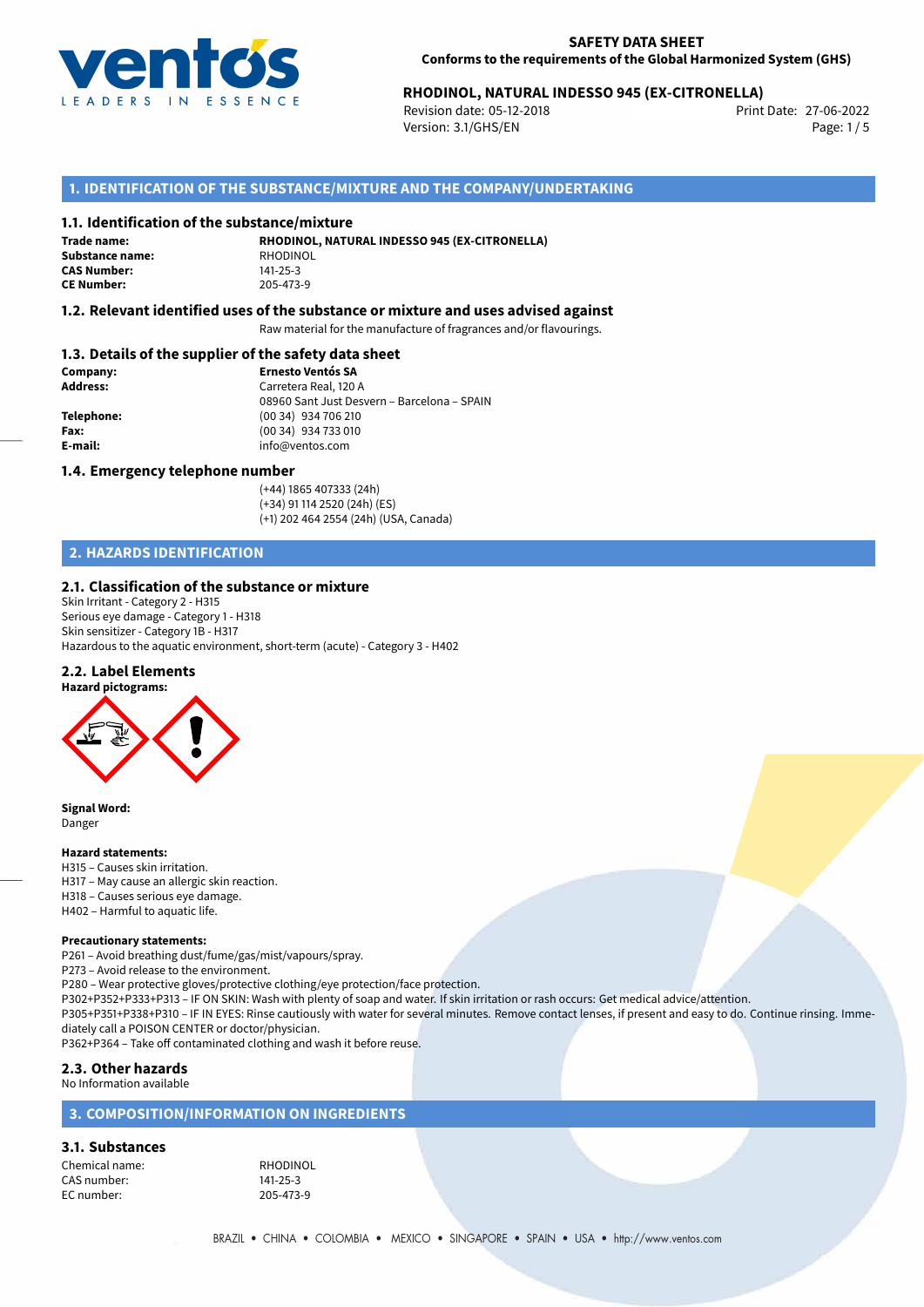

## 27-06-2022 **RHODINOL, NATURAL INDESSO 945 (EX-CITRONELLA)**

Revision date: 05-12-2018 Version: 3.1/GHS/EN Page: 2 / 5

#### **Hazardous constituents:**

| <b>Chemical Name</b> | % (w/w)        | <b>CAS No</b><br><b>EC No</b> | <b>Classification according to GHS</b>                                                                                                                                                                                                                                                     |
|----------------------|----------------|-------------------------------|--------------------------------------------------------------------------------------------------------------------------------------------------------------------------------------------------------------------------------------------------------------------------------------------|
| GERANIOL             | $>$ 25; $<$ 50 | $106 - 24 - 1$<br>203-377-1   | Acute Toxicity - Category 5 (oral) - H303<br>Skin Irritant - Category 2 - H315<br>Serious eye damage - Category 1 - H318<br>Skin sensitizer - Category 1B - H317<br>Hazardous to the aquatic environment, short-term (acute) - Category 3 - H402                                           |
| <b>CITRONELLOL</b>   | $>10$ ; $<$ 25 | 106-22-9<br>203-375-0         | Acute Toxicity - Category 5 (oral) - H303<br>Acute Toxicity - Category 5 (dermal) - H313<br>Skin Irritant - Category 2 - H315<br>Eye Irritant - Category 2A - H319<br>Skin sensitizer - Category 1B - H317<br>Hazardous to the aquatic environment, short-term (acute) - Category 2 - H401 |

[See the full text of the hazard statements in section 16.](#page-4-0)

## **3.2. Mixtures**

Not applicable.

**4. FIRST-AID MEASURES**

### **4.1. Description of necessary first aid measures**

| Ingestion:    | Rinse mouth with water.<br>Obtain medical advice.<br>Keep at rest. Do not induce vomiting.                            |
|---------------|-----------------------------------------------------------------------------------------------------------------------|
|               | In case of contact with eyes, rinse immediately with plenty of water for at least 15 minutes and seek medical advice. |
| Eye contact:  |                                                                                                                       |
| Inhalation:   | Remove person to fresh air and keep at rest.                                                                          |
|               | Seek immediate medical advice.                                                                                        |
| Skin contact: | Take off immediately all contaminated clothing.                                                                       |
|               | Thoroughly wash affected skin with soap and water.                                                                    |
|               | Seek medical attention if symptoms persist.                                                                           |

#### **4.2. Most important symptoms and effects, both acute and delayed** No information available.

## **4.3. Indication of any immediate medical attention and special treatment needed**

No information available.

## **5. FIRE-FIGHTING MEASURES**

#### **5.1. Extinguishing Media**

Water spray, carbon dioxide, dry chemical powder or appropriate foam. For safety reasons do not use full water jet.

#### **5.2. Special hazards arising from the substance or mixture**

Known or Anticipated Hazardous Products of Combustion: Emits toxic fumes under fire conditions.

#### **5.3. Advice for firefighters**

High temperatures can lead to high pressures inside closed containers. Avoid inhalation of vapors that are created. Use appropriate respiratory protection. Do not allow spillage of fire to be poured into drains or watercourses. Wear self-contained breathing apparatus and protective clothing.

## **6. ACCIDENTAL RELEASE MEASURES**

#### **6.1. Personal precautions, protective equipment and emergency procedures**

Evacuate surronding areas. Ensure adequate ventilation. Keep unnecessary and unprotected personnel from entering. Do not breathe vapor/spray. Avoid contact with skin and eyes. Information regarding personal protective measures: see section 8.

#### **6.2. Environmental precautions**

To avoid possible contamination of the environment, do not discharge into any drains, surface waters or groundwaters.

#### **6.3. Methods and materials for containment and cleaning up**

Cover with an inert, inorganic, non-combustible absorbent material (e.g. dry-lime, sand, soda ash).

Place in covered containers using non-sparking tools and transport outdoors.

Avoid open flames or sources of ignition (e.g. pilot lights on gas hot water heater).

Ventilate area and wash spill site after material pickup is complete.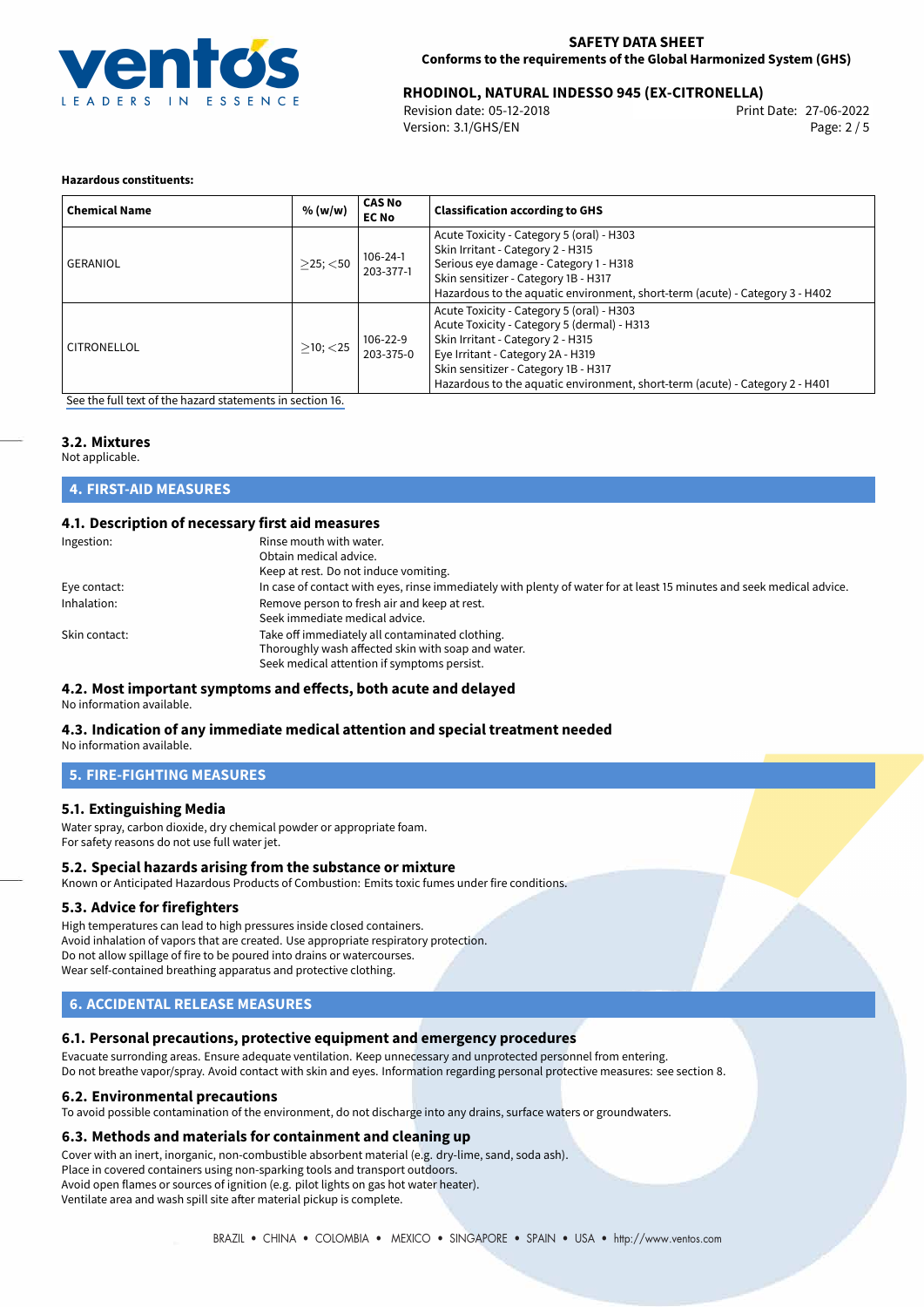

## 27-06-2022 **RHODINOL, NATURAL INDESSO 945 (EX-CITRONELLA)**

Revision date: 05-12-2018 Version: 3.1/GHS/EN Page: 3 / 5

### **6.4. Reference to other sections**

Information regarding exposure controls, personal protection and disposal considerations can be found in sections 8 and 13.

### **7. HANDLING AND STORAGE**

#### **7.1. Precautions for safe handling**

Do not store or handle this material near food or drinking water. Do not smoke. Avoid contact with the eyes, skin and clothing. Wear protective clothing and use glasses. Observe the rules of safety and hygiene at work. Keep in the original container or an alternative made from a compatible material.

## **7.2. Conditions for safe storage, including any incompatibilities**

Store in tightly closed and preferably full containers in a cool, dry and ventilated area, protected from light. Keep away from sources of ignition (e.g. hot surfaces, sparks, flame and static discharges). Keep away from incompatible materials (see section 10).

#### **7.3. Specific end use(s)**

No information available.

## **8. EXPOSURE CONTROLS AND PERSONAL PROTECTION**

#### **8.1. Control parameters**

Components with occupational exposure limits: None known.

#### **8.2. Exposure controls**

Measures should be taken to prevent materials from being splashed into the body. Provide adequate ventilation, according to the conditions of use. Use a mechanical exhaust if required.

#### **8.3. Individual protection measures, such as personal protective equipment**

| Eye/Face protection:             | Chemical safety goggles are recommended. Wash contaminated goggles before reuse.                                                      |  |  |
|----------------------------------|---------------------------------------------------------------------------------------------------------------------------------------|--|--|
| Hand Protection:                 | Chemical-resistant gloves are recommended. Wash contaminated gloves before reuse.                                                     |  |  |
| Body protection:                 | Personal protective equipment for the body should be selected based on the task being performed and the risks<br>involved.            |  |  |
| Respiratory Protection:          | In case of insufficient ventilation, use suitable respiratory equipment.                                                              |  |  |
| Environmental exposure controls: | Emissions from ventilation or process equipment should be checked to ensure they comply with environmental<br>protection legislation. |  |  |
|                                  | In some cases, filters or engineering modifications to the process equipment will be necessary to reduce emissions to                 |  |  |
|                                  | acceptable levels.                                                                                                                    |  |  |

## **9. PHYSICAL AND CHEMICAL PROPERTIES**

#### **9.1. Information on basic physical and chemical properties**

| Appearance:                            | Liquid                       |  |
|----------------------------------------|------------------------------|--|
| Colour:                                | Conforms to standard         |  |
| Odour:                                 | Conforms to standard         |  |
| Odour theshold:                        | Not determined               |  |
| pH:                                    | Not determined               |  |
| Melting point/freezing point:          | Not determined               |  |
| Boling point/boiling range:            | Not determined               |  |
| Flash point:                           | $101^{\circ}$ C              |  |
| Evaporation rate:                      | Not determined               |  |
| Flammability:                          | Not determined               |  |
| Lower flammability/Explosive limit:    | Not determined               |  |
| Upper flammability/Explosive limit:    | Not determined               |  |
| Vapour pressure:                       | Not determined               |  |
| Vapour Density:                        | Not determined               |  |
| Density:                               | $0,875-0,908$ g/mL (20°C)    |  |
| Relative density:                      | $0,875 - 0,908(20^{\circ}C)$ |  |
| Water solubility:                      | <b>INSOLUBLE IN WATER</b>    |  |
| Solubility in other solvents:          | SOLUBLE IN ETHANOL           |  |
| Partition coefficient n-octanol/water: | Not determined               |  |
| Auto-ignition temperature:             | Not determined               |  |
| Decomposition temperature:             | Not determined               |  |
| Viscosity, dynamic:                    | Not determined               |  |
|                                        |                              |  |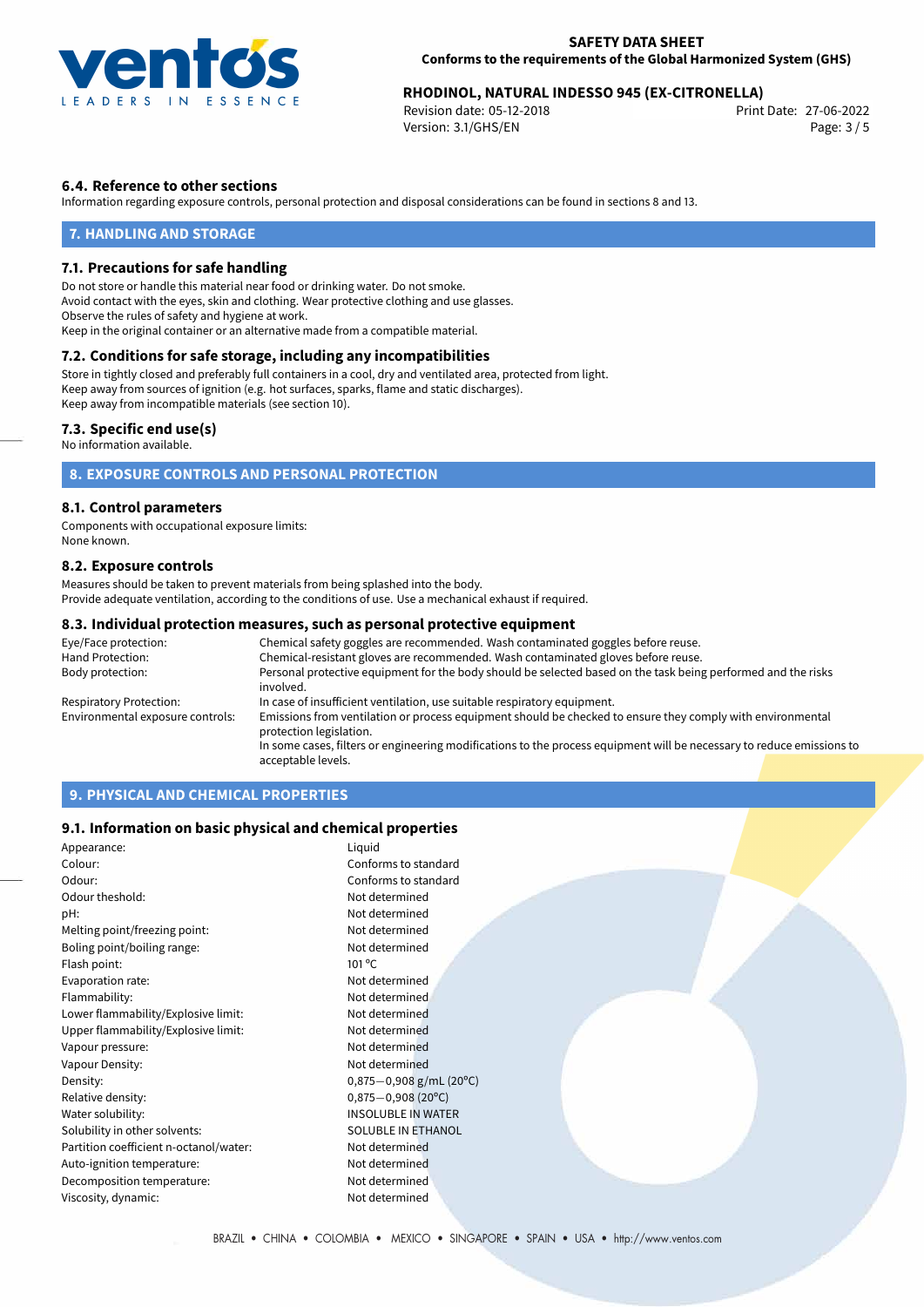

## 27-06-2022 **RHODINOL, NATURAL INDESSO 945 (EX-CITRONELLA)**

Revision date: 05-12-2018 Version: 3.1/GHS/EN Page: 4 / 5

Not determined Not determined Not determined

| Viscosity, kinematic: |  |
|-----------------------|--|
| Explosive properties: |  |
| Oxidising properties: |  |

## **10. STABILITY AND REACTIVITY**

#### **10.1. Reactivity**

No hazardous reactions if stored and handled as prescribed/indicated.

#### **10.2. Chemical stability**

The product is stable if stored and handled as prescribed/indicated.

#### **10.3. Possibility of hazardous reactions**

No hazardous reactions if stored and handled as prescribed/indicated.

#### **10.4. Conditions to Avoid**

Conditions to Avoid: Excessive heat, flame or other ignition sources.

#### **10.5. Incompatible materials**

Avoid contact with strong acids and bases and oxidizing agents.

#### **10.6. Hazardous decomposition products**

During combustion may form carbon monoxide and unidentified organic compounds.

## **11. TOXICOLOGICAL INFORMATION**

| Acute toxicity                    | Based on the data available, the criteria for classification are not met. |
|-----------------------------------|---------------------------------------------------------------------------|
| <b>Skin corrosion/irritation</b>  | Causes skin irritation.                                                   |
| Serious eye damage/irritation     | Causes serious eye damage.                                                |
| Respiratory or skin sensitisation | May cause an allergic skin reaction.                                      |
| Germ cell mutagenicity            | Based on the data available, the criteria for classification are not met. |
| Carcinogenicity                   | Based on the data available, the criteria for classification are not met. |
| Reproductive toxicity             | Based on the data available, the criteria for classification are not met. |
| <b>STOT-single exposure</b>       | Based on the data available, the criteria for classification are not met. |
| <b>STOT-repeated exposure</b>     | Based on the data available, the criteria for classification are not met. |
| Aspiration hazard                 | Based on the data available, the criteria for classification are not met. |

## **12. ECOLOGICAL INFORMATION**

#### **12.1. Toxicity**

**Assessment:** Harmful to aquatic life. **Experimental/calculated data:** No information available.

## **12.2. Degradability**

No information available.

## **12.3. Bioaccumulative potential**

No information available.

#### **12.4. Soil mobility** No information available.

#### **12.5. Other adverse effects**

See also sections 6, 7, 13 and 15 Do not allow to get into waste water or waterways.

## **13. DISPOSAL CONSIDERATIONS**

#### **13.1. Waste treatment methods**

Dispose of in accordance with national and local environmental regulations.